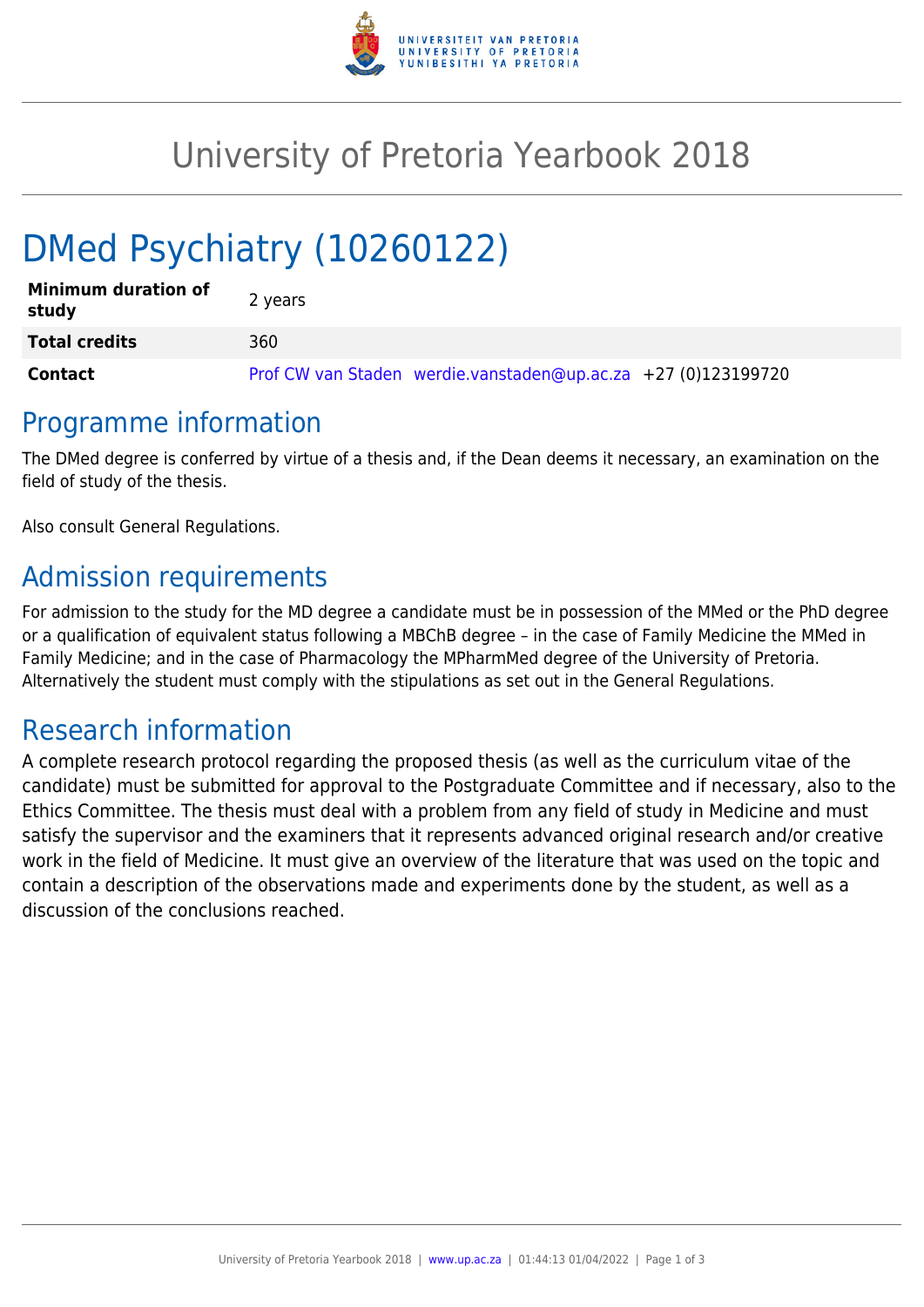

## Curriculum: Year 1

**Minimum credits: 360**

#### **Core modules**

#### **Thesis: Psychiatry 990 (PSI 990)**

| <b>Module credits</b>         | 360.00                         |
|-------------------------------|--------------------------------|
| <b>Prerequisites</b>          | No prerequisites.              |
| <b>Language of tuition</b>    | Module is presented in English |
| <b>Department</b>             | Psychiatry                     |
| <b>Period of presentation</b> | Year                           |